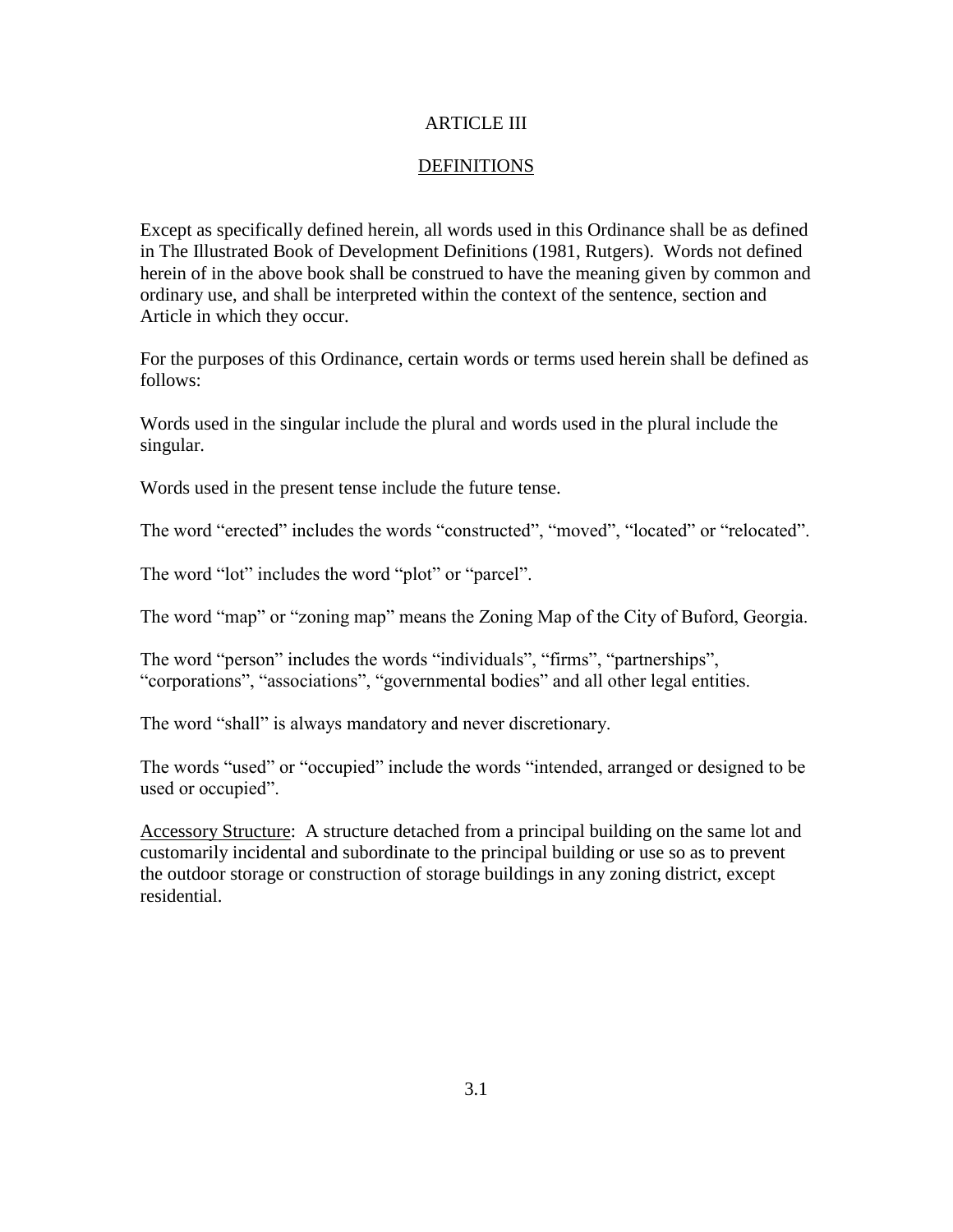Accessory Use: A use of land or of a building or portion thereof customarily incidental and subordinate to the principal use of the land or building and located on the same lot with such principal use so as to prevent the outdoor storage or construction of storage buildings in any zoning district, except residential.

Adult Entertainment Facility: Any adult bookstore, adult dancing establishment, adult minimotion picture arcade, adult motion picture arcade, adult motion picture theater, adult video store, erotic dance establishment, or escort bureau as defined more specifically in the City of Buford Code of Ordinances, Section 10-32.

Animal Hospital: Facility for the treatment and temporary boarding of domestic animals operated under the supervision of a licensed veterinarian. This facility may include the board of animals in outside runs or kennels.

Animal Quarters: Any structure which surrounds or is used to shelter, care for, house, feed, exercise, train, exhibit, display or show any animals, other than fenced pasture land for grazing.

Boarding or Rooming House: A dwelling in which meals or lodging or both are furnished for compensation to more than two (2) but not more than ten (10) non-transient persons.

Buffer, Buffer Strip: Land area used to visibly separate one use from another through screening and distance; to shield or block noise, light, glare, or visual or other nuisances; to block physical passage to dangerous areas; or to reduce air pollution, dust, dirt, and litter.

Building: Any structure attached to the ground which has a roof and which is designed for the shelter, housing or enclosure of persons, animals or property of any kind.

Cattery: Any place that regularly breeds, boards, trains, buys, sells or trades any cat.

Cluster Single Family Development: A form of development for single-family residential subdivisions that permits a reduction in lot area requirements, provided there is no increase in the number of lots that would normally be permitted under conventional zoning and subdivision requirements and the resultant land area is devoted to open space.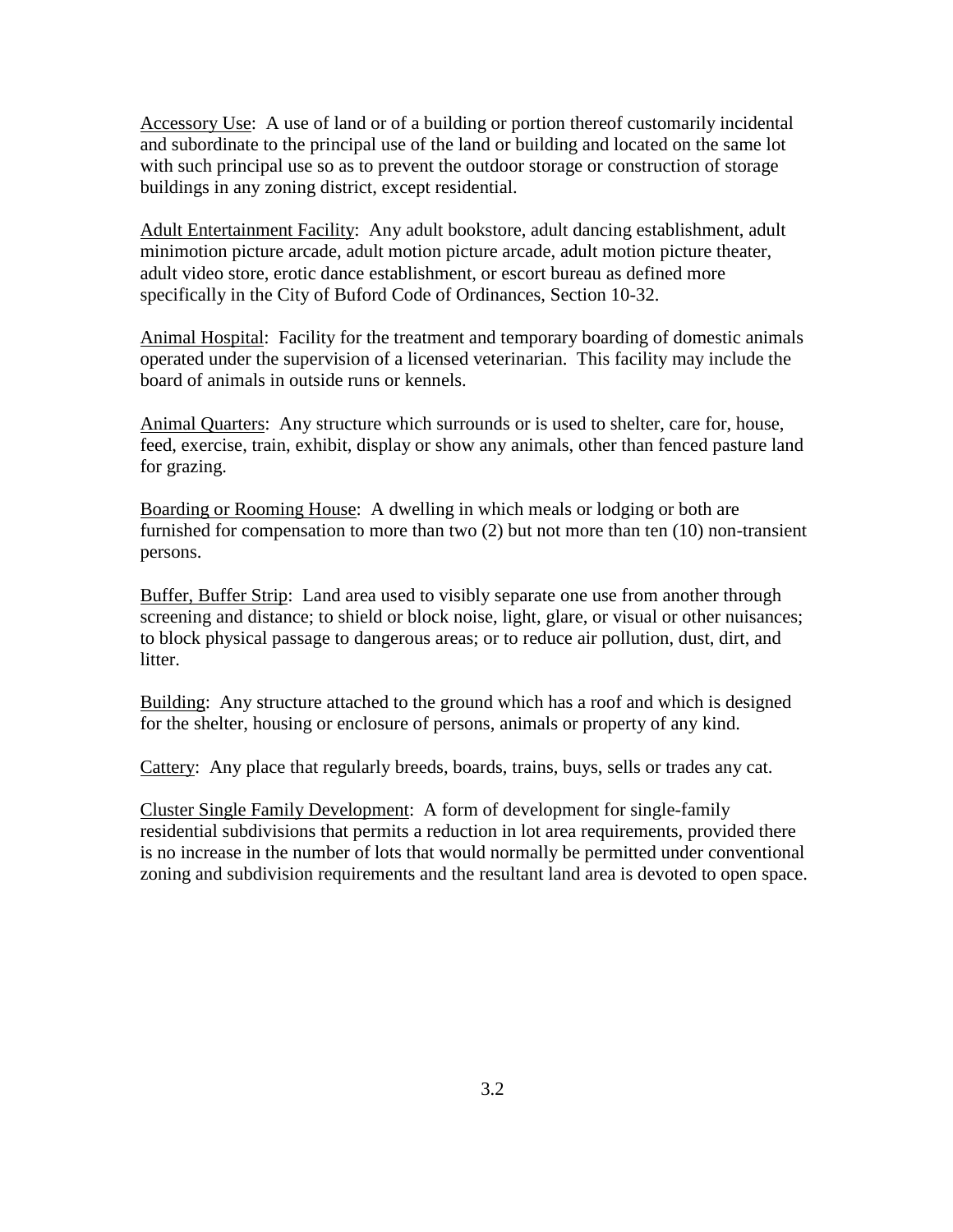Community Development Director: The Director of the Community Development Department of the City of Buford, Georgia. For the purpose of this Zoning Ordinance, the terms "Development Director" and "Chief Building Inspector", shall also be interpreted to mean the Community Development Director or his designee.

Comprehensive Plan: A comprehensive plan, which may consist of several maps, data, and other descriptive matter, for the physical developments of the City or any portion thereof, including any amendments, extensions or additions thereto recommended by the Municipal-City of Buford Planning Commission, indicating the general location for major streets, parks or other similar information. The Comprehensive Plan shall be based upon and include appropriate studies of the location and extent of present and anticipated population, social and economic resources and problems, and other useful data. The term "Comprehensive Plan" includes component or functional plans for the City, including but not limited to a plan for land use or a plan for transportation facilities.

Conditional Use: A use which is not automatically permitted by right, but which may be permitted within a zoning district subject to meeting specific conditions contained in this Ordinance or required by the governing body.

Conditional Zoning: The granting or adoption of zoning for a property subject to compliance with restrictions as to use, size, project design or timing of development, stipulated by the City Commission to mitigate adverse impacts that could be expected without the imposition of such conditions.

Condominiums: A condominium is a multiple dwelling in which each dwelling unit is owned or financed by the occupant, but in which halls, entranceways and underlying lands are owned jointly.

Customary Home Occupation: An occupation customarily carried on within a dwelling unit for gain or support involving the sale of only those articles, products or services produced on the premises, conducted entirely within the dwelling by members of the immediate family residence in the dwelling unit with equipment customarily used for household purposes and involving no display of articles or products. A customary home occupation includes the accommodation of not more than two (2) boarders or roomers.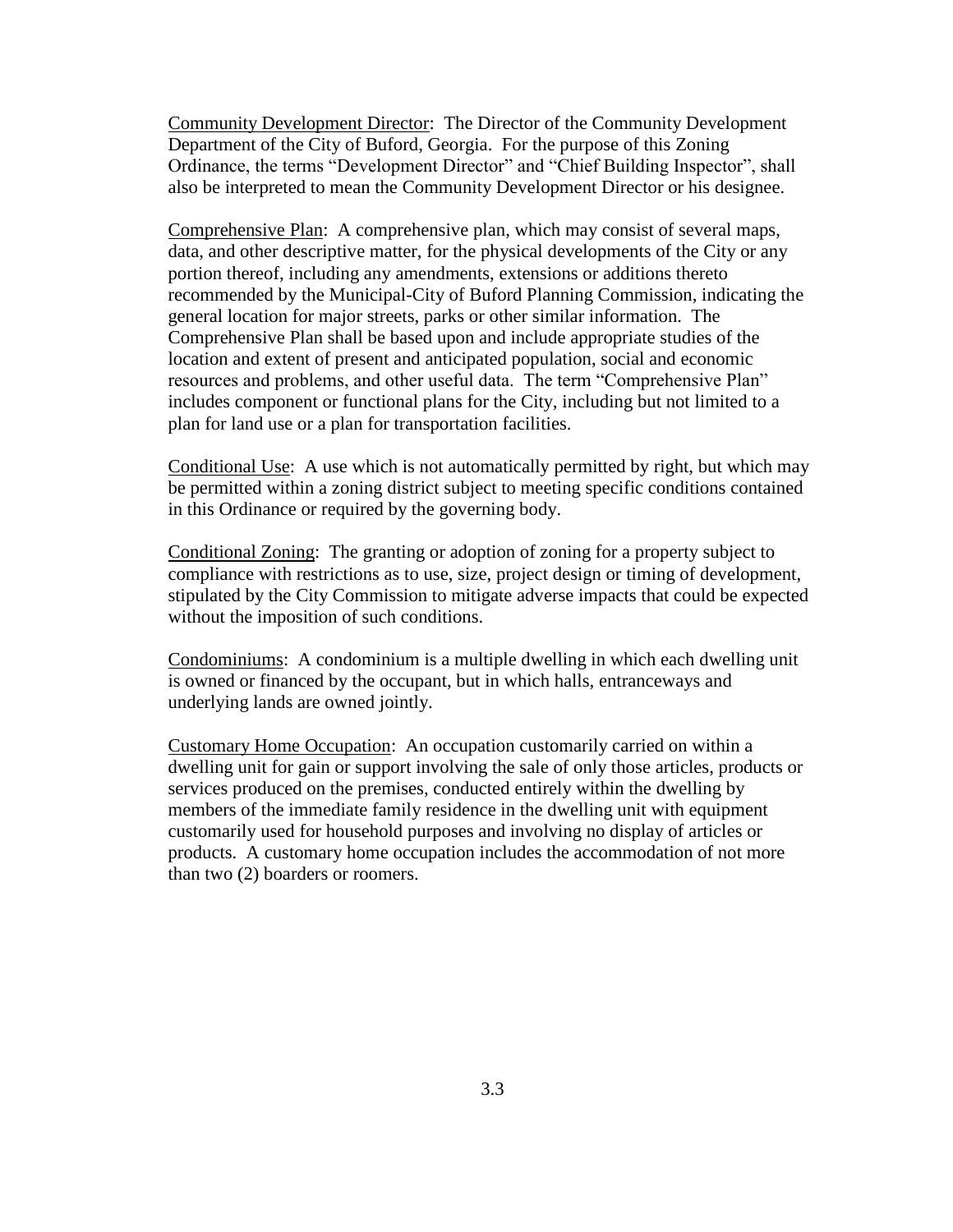Day Care Facility: A structure or portion of a structure wherein is provided care and supervision of persons away from their place of residence for less than twenty-four (24) hours per day on a regular basis for compensation. For the purposes of this Ordinance, the term "day car" shall include but not be limited to the terms "nursery school", "early learning center", "pre-kindergarten", "private kindergarten", "play school", "preschool", "Group Day Care Home", and "Family Day Care Home".

Density: The number of families, individuals, dwelling units or housing structures per unit of land. Gross density includes all the land within the boundaries of the particular area excluding nothing. Net density excludes public infrastructure including stormwater detention, buffers, setbacks, 100% of any land identified as a floodplain/flood hazard area, electricity or gas transmission easement or right-of-way but does not exclude driveways and private open space such as amenity areas.

Director: The Director of the Department of Planning and Development or his designee.

Duplex: A dwelling containing two (2) and only two (2) dwelling units.

Dwelling: A building which is designed or used exclusively for residential purposes, including single-family, duplex and multiple-family residential buildings, rooming and boarding houses, fraternities, sororities, dormitories, manufactured homes, and industrialized homes but not including hotels and motels.

Dwelling, Attached: A dwelling containing three (3) or more dwelling units which are joined only by common vertical walls.

Dwelling, Multiple: A dwelling containing three (3) or more dwelling units or designed for occupancy by a fraternity or sorority or by three or more boarders or roomers.

Dwelling, One-Family: See "Dwelling, Single-Family".

Dwelling, Single-Family: A dwelling containing one (1) and only one (1) dwelling unit, other than a manufactured home.

Dwelling, Two-Family: See "Duplex".

Dwelling Unit: One (1) or more rooms designed for the occupancy, cooking and sleeping of one (1) or more persons living as a family.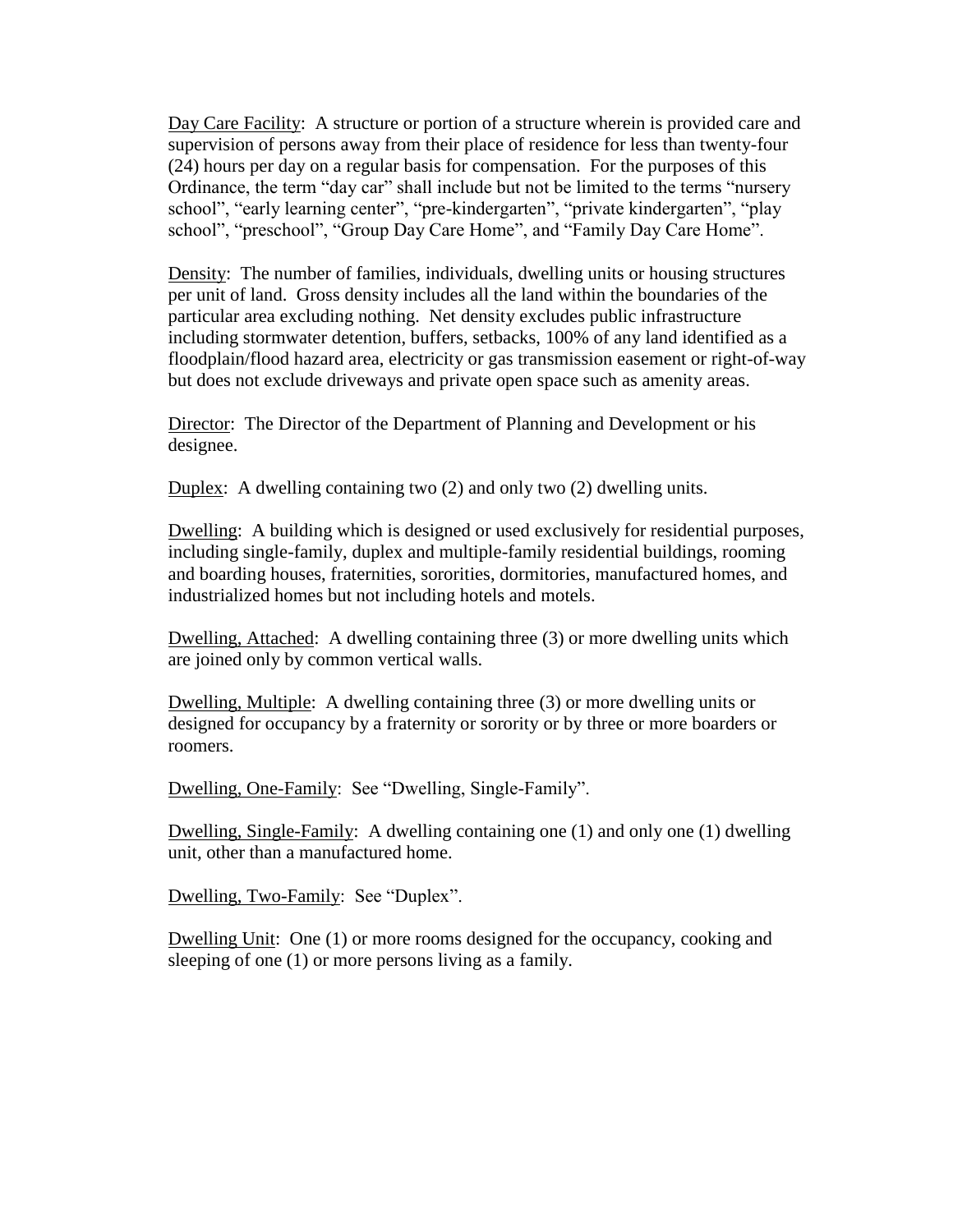Dwelling Unit, Efficiency: A dwelling unit consisting of not more than one (1) habitable room together with kitchen or kitchenette and sanitary facilities.

Family: An individual, or two (2) or more persons related by blood, marriage, adoption or guardianship, or a group of not more than four (4) unrelated persons, occupying a single dwelling unit; provided however that domestic servants employed on the premises may be houses on the premises without being counted as a separate family or families. The term "family" does not include any organization or institutional group.

Family Day Care Home: A customary home occupation which provides, for no more than six (6) persons who are not residents of the premises, care and supervision by a State of Georgia registered resident adult for less than twenty-four (24) hours per day on a regular basis for compensation.

Fence: A structural barrier for enclosure, screening or demarcation, presenting a solid fence or having openings amongst or between its constituent members; also, a wall separate from or extending from a building.

Floor Area: The gross heated, finished horizontal area of the several floors of a dwelling unit exclusive of basement, attic, carport or garage.

Fur Farm: Any place that regularly breeds and raises rabbits, mink, foxes or other fur or hide-bearing animals for the harvesting of their skins.

Group Day Car Home: An occupied dwelling in which the owner-occupant is licensed by the State of Georgia to provide care and supervision for more than six (6), but less than nineteen (19), persons who are not residents of the dwelling. Such are shall be provided for less than twenty-four (24) hours a day on a regular basis for compensation.

Group Personal Care Home: A state-licensed Personal Care Home for individuals in a residence or other type building, non-institutional in character, which provides care and supervision for two (2) through ten (10) adults aged twenty-five (25) or older (See Personal Care Home).

Hazardous Waste: Solid or liquid waste material resulting from the manufacture or use of pesticides and drugs (other than normal household use); pathological wastes; highly flammable or explosive wastes; toxic wastes; sewage sludge; and other waste materials that may be a hazard to the public health, safety or environment, except radioactive waste materials as defined by the State of Georgia.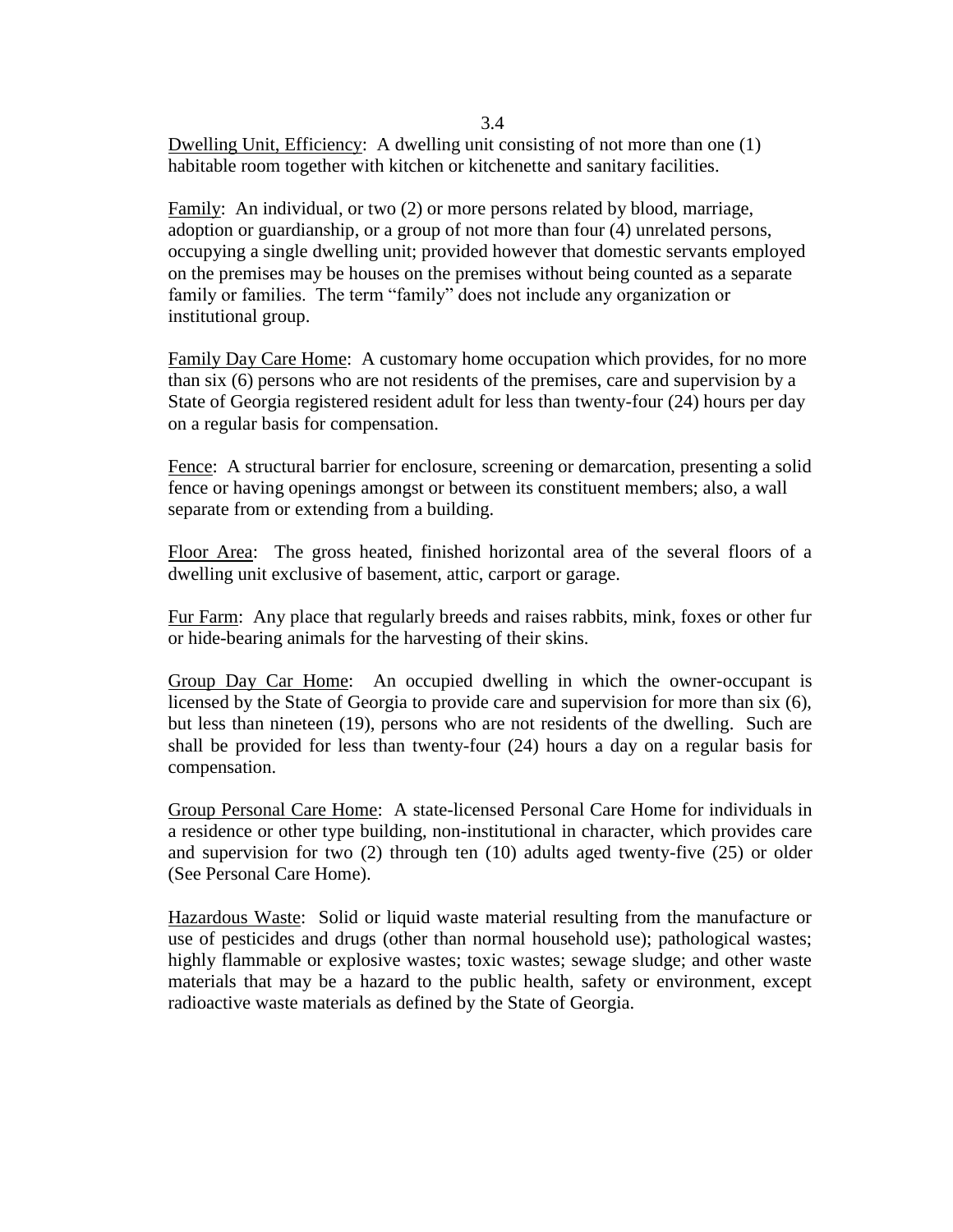Height of Building: The vertical distance measured from the mean finished ground level at the front of the building to the highest point of the roof or parapet.

Hobby Breeder: An individual who owns any horse, purebred dog or pedigreed cat, any of which is registered with a national registry for the breed, who may intentionally breed the animal to preserve and further the respective breed with regard to physical and temperamental soundness and in conformance with official breed standards. Hobby breeding shall be deemed to be a Customary Home Occupation only when the animals and/or their offspring are sold directly to retail purchasers and are not bred or sold for commercial resale, research or other purposes.

Industrialized Home: A factory fabricated transportable building consisting of units designed to be incorporated at a building site on a permanent foundation into a structure to be used for residential purposes. An industrialized home or modular home shall be certified by the manufacturer to meet the approval of the State Building Administrative Board (SBAB) to meet the same requirements as an on site-built home within Gwinnett County.

Junk Yard: Property used for indoor or outdoor storage, keeping or abandonment, whether or not for sale or resale, of junk including scrap metal, rags, paper or other scrap materials, used lumber, salvaged house wrecking and structural steel materials and equipment or for the dismantling, demolition or abandonment of automobiles or other vehicles or machinery or parts thereof.

Kennel: Any place that regularly breeds, boards, trains, buys, sells, trades or lets for hire any dog.

Landfill: A method of disposing of solid wastes, other than putrescible wastes or hazardous wastes, on land by placing an earth cover thereon.

Livestock: The term "livestock" as used herein shall mean and include cattle, horses, goats, sheep, swine and other hoofed animals; poultry, ducks, geese and other live fowl; and rabbits, mink, foxes and other fur or hide-bearing animals customarily bred or raised in captivity for the harvesting of their skins; whether owned or kept for pleasure, utility or sale.

Lot: A developed or undeveloped tract of land in one (1) ownership legally transferable as a single unit of land.

Lot, Through: A lot having frontage on two (2) streets that are approximately parallel.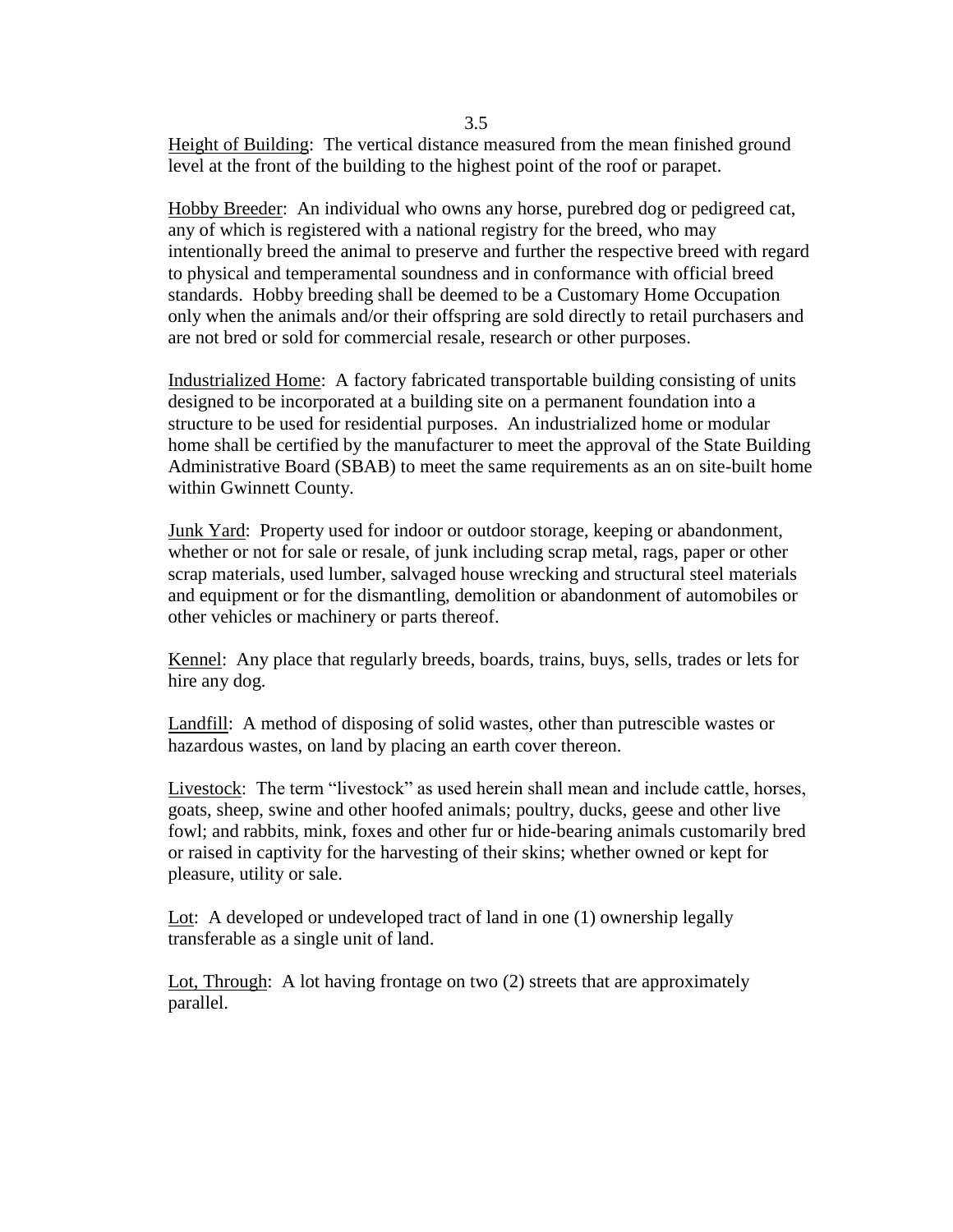Lot Width: The horizontal distance between the side lines of a lot measured at the minimum required front yard (building setback) line.

3.6

Lot Width (Cul-de-sac): For a lot having the majority of its frontage on a cul-de-sac, the lot width shall be the horizontal distance between the side lines of the lot, measured at the minimum required front yard (building setback) line or at a line parallel to said setback line which is no more than twice that minimum front yard setback distance from the street.

Manufactured Home: A dwelling which is certified by the State of Georgia as meeting the National Manufactured Home Construction and Safety Standards and is transportable in one (1) or more sections which is at least ten (10) feet wide and which is built on a permanent chassis and designed to be used as a dwelling with or without a permanent foundation when connected to the required utilities and has plumbing, heating, air conditioning and electrical systems contained therein. The term "manufactured home" includes the term "mobile home".

Manufactured Home Lot: A parcel of land for the exclusive use of the occupants of a single manufactured home.

Manufactured Home Park: A manufactured home park is a parcel of land that has been planned and improved for the placement of manufactured homes for nontransient use.

Mobile Home: See "Manufactured Home".

Modular Home: See "Industrialized Home".

Non-Conforming Use and Non-Conforming Structure: See Article VIII.

Office Park: A development on a tract of land that contains a number of separate office buildings, supporting uses and open space designed, planned, constructed and managed on an integrated and coordinated basis.

Pawn Shop/Title Pawn: A bailment of goods to a creditor or deposit of personal property typically made as security for a debt or loan including the method of using one's vehicle title as collateral for cash.

Payday Loans: A type of short-term borrowing where an individual borrows a small amount at typically higher rates of interest where such loan is often unsecured. Loans are also sometimes referred to as cash advances. Payday advance loans often rely on the consumer having previous payroll and employment records.

3.7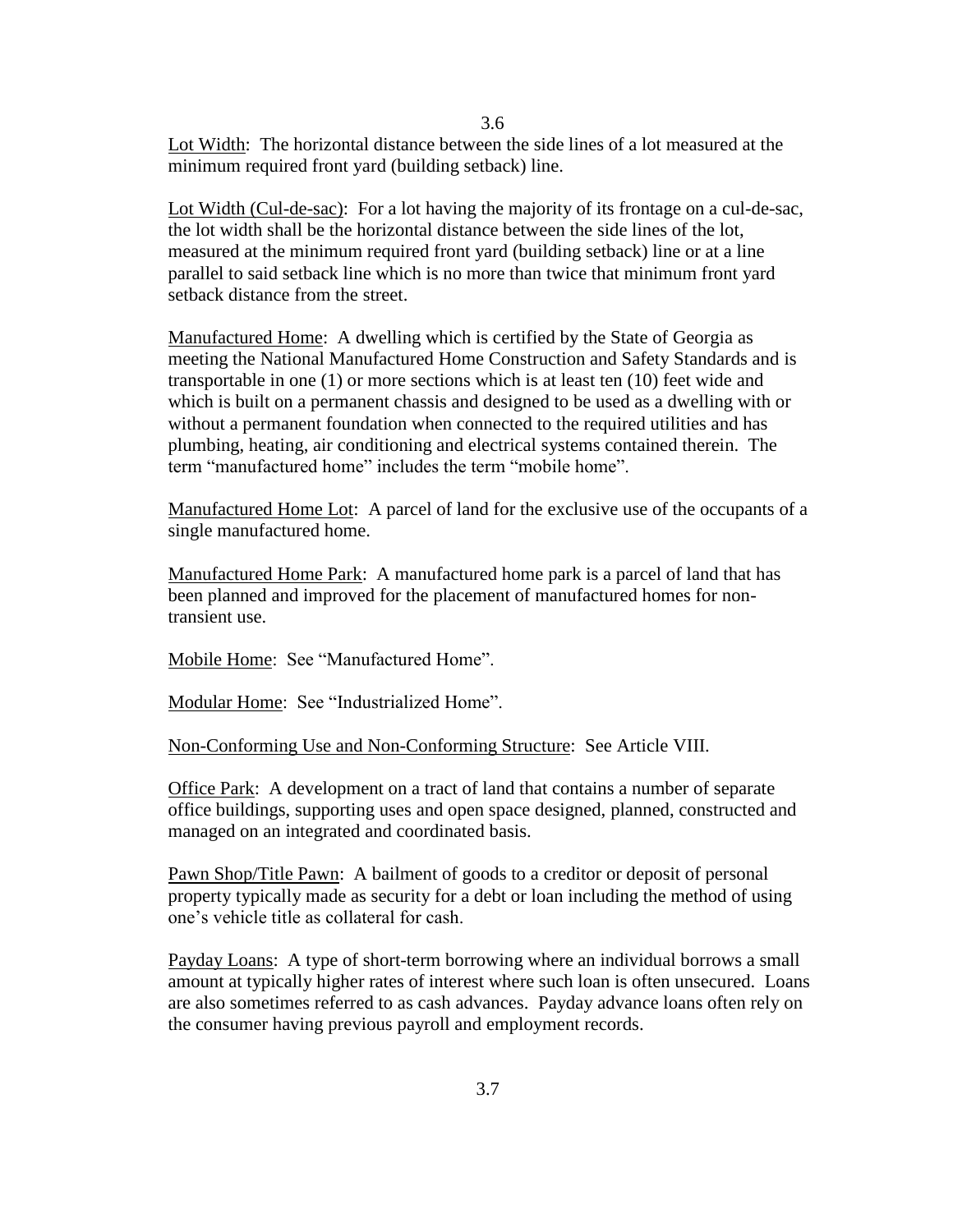Personal Care Home: A state-licensed facility either residential or institutional in character, that provides housing, food service and personal service(s) for two (2) or more adults aged twenty-five (25) or older.

Pet (Household Pet): Any animal owned or kept for pleasure rather than sale, which is an animal of a species customarily bred and raised to live in the habitat of humans and is dependent upon them for food and shelter; except that livestock and wild animals shall not be deemed pets.

Planning Commission: The Municipal-City of Buford Planning Commission.

Planning Director: The Director of the Planning Division of the City of Buford, Georgia.

Principal Use: The primary or predominant purpose for which a lot is occupied and/or used.

Private Deed Restrictions or Covenants: Private deed restrictions or covenants are imposed on land by private land owners. They bind and restrict the land in the hands of present owners and subsequent purchasers. They are enforced only by the land owners involved and not by any county or other public agency.

Putrescible Wastes: Wastes that are capable of being decomposed by microorganisms. Examples of putrescible wastes include, but are not necessarily limited to, kitchen wastes, animal manure, offal, hatchery and poultry processing plant wastes and garbage.

Road Frontage: The distance on which a parcel of land adjoins a public street or public road right-of-way dedicated to and accepted by Gwinnett County or the City of Buford for vehicular traffic or over which the City of Buford may hold a prescriptive easement for public access, and including designed and numbered U.S. and State Highways.

Sanitary Landfill: A method of disposing of putrescible waste and/or hazardous waste on land by placing an earth cover thereon.

Screening: A method of shielding or buffering one use from another by fencing, walls, berms, or densely planted vegetation.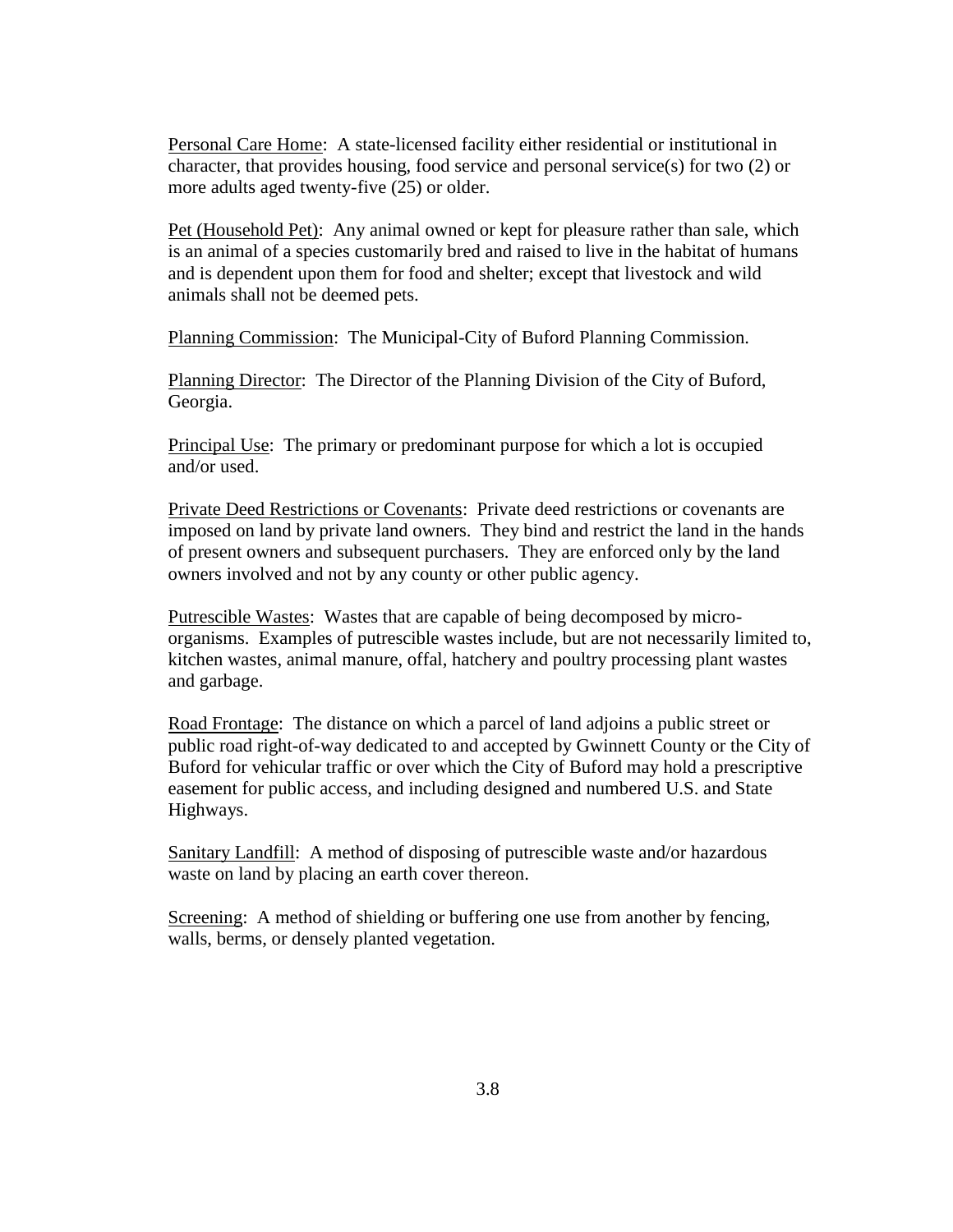Sign: The term "sign" shall mean and include every outdoor advertising device, billboard, poster panel, statuary, freestanding ground sign, sign painted on a wall, window, marquee, awning or canopy, and shall include any announcement, declaration, demonstration, display, ribbon, banner, illustration, or insignia used to advertise or promote the interest of any person, group, organization, corporation, or other legal entity, when the same is placed in view of the general public traveling along a public street right-of-way.

Sign, Animated: A sign with action, motion, or changing colors. This definition does not include signs which indicate only time, temperature, or date or any combination thereof.

Sign, Arcade, Directory, Mall: A serial sign which identifies the names of businesses, offices, professionals, industries or other entities located within a planned center.

Sign, Billboard: A sign structure that is affixed to a pole or device and constructed without permanent letters, wording, or messages where such face is designed to be easily changed or modified which advertises or directs attention to businesses, services, or products not conducted on the premises on which the sign is located.

Sign, Business: Any notice or advertisement, pictorial or otherwise, which directs attention to goods, commodities, products, services, or entertainment sold or offered upon the premises where such sign is located.

Sign, Construction: A sign erected and maintained on premises announcing the proposed or existing construction of a building or project.

Sign, Directional Real Estate: An off-premises sign which provides directions to property for sale, lease or rent. There shall include the following:

- 1. Real Estate Directional Signs which may be erected from Friday 3:00 p.m. until Sunday 11:59 p.m. and shall direct traffic to a specific project. (Weekend Directional Signs)
- 2. Real Estate Directional Signs placed at intersections which direct traffic to a specific project. (Subdivision Directional Signs)
- 3. Real Estate Directional Signs referring to the sale of any individual home shall be Magenta (PMS #234) and Reflex Blue in color and only contain the words "Home for Sale", "Home for Rent", or "Lot for Sale" with directional arrow (Generic Directional Signs)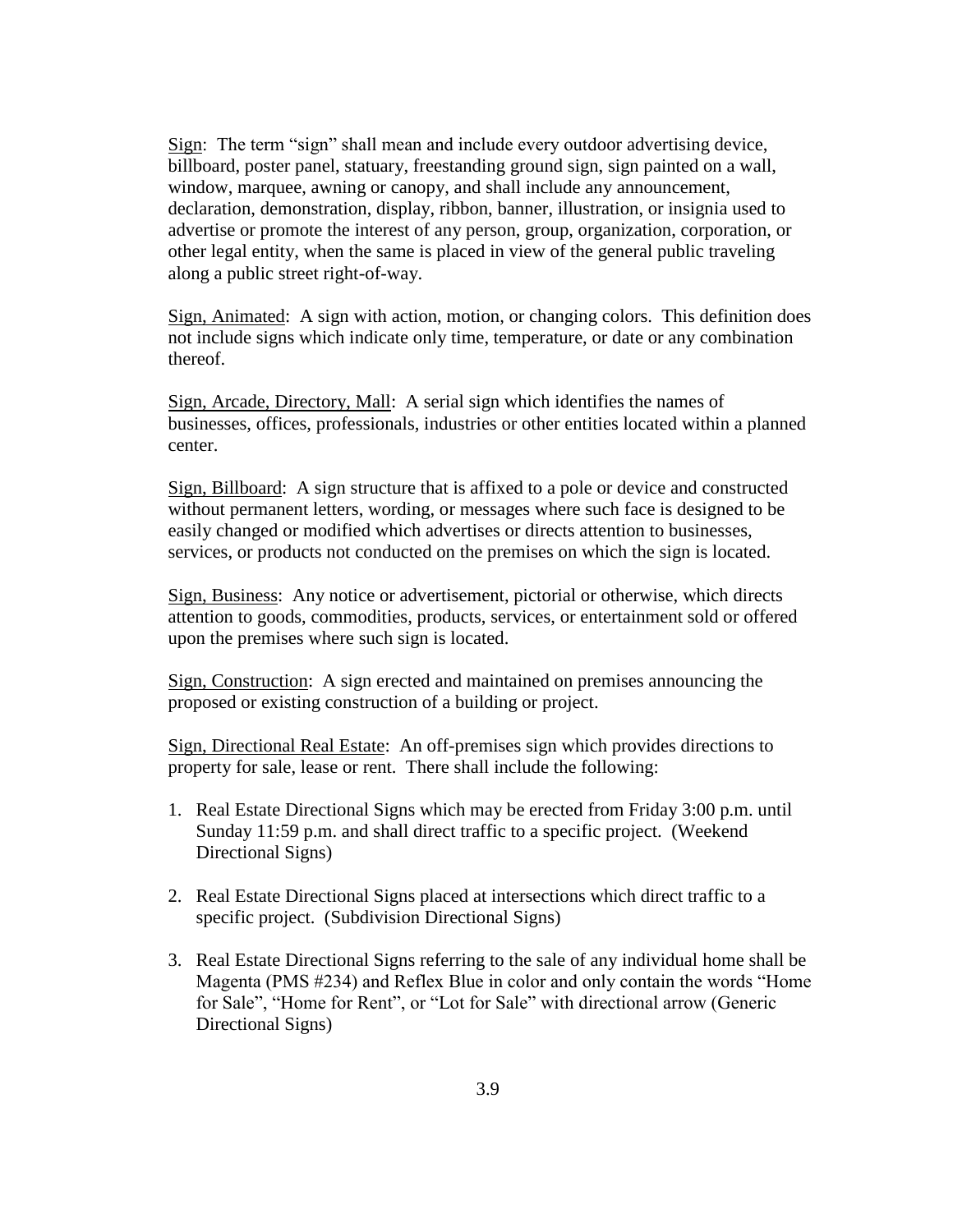Sign, Double-Faced: A sign which has two display areas against each other or where the interior angle formed by the display areas is sixty (60) degrees or less, where on face is designed to be seen from one direction and the other face from another direction.

Sign Face: The part of a sign that is or can be used for advertising purposes.

Sign, Flashing: A sign, the illumination of which is not kept constant in intensity at all times when in use, and which exhibits marked changes in lighting effects. Illuminated signs which indicate only the time, temperature, or date or any combination thereof shall not be considered as flashing signs.

Sign, Ground: A permanently affixed sign which is wholly independent of a building for support.

Sign, Ground, Height: The distance in vertical feet from the elevation of the adjacent dedicated public street, edge of pavement, to the highest point of the sign structure. For property with an elevation higher than the adjacent public street, the height shall be measured from ground level at base of sign to the highest point of the sign structure. The ground shall not be altered for the sole purpose of providing additional sign height.

Sign, Illuminated Direct: A sign illuminated by an internal light source.

Sign, Illuminated Indirect: A sign illuminated by an external light source directed primarily toward such sign.

Sign, Marquee: A business sign painted on, attached to or hung from a marquee.

Sign, Number: For the purposes of determining number of signs:

- A. Ground signs shall be equal to the number of sign structures.
- B. All other non-ground signs shall be considered to be a single display surface or display device containing elements organized, related, and composed to form a unit where matter is displayed in a random manner without organized relationship of elements, such element shall be considered to be a single sign.

Sign, Off-Premises: An off-premises sign, other than a real estate directional sign, which advertises or directs attention to businesses, products, services, or establishments not conducted on the premises on which the sign is located.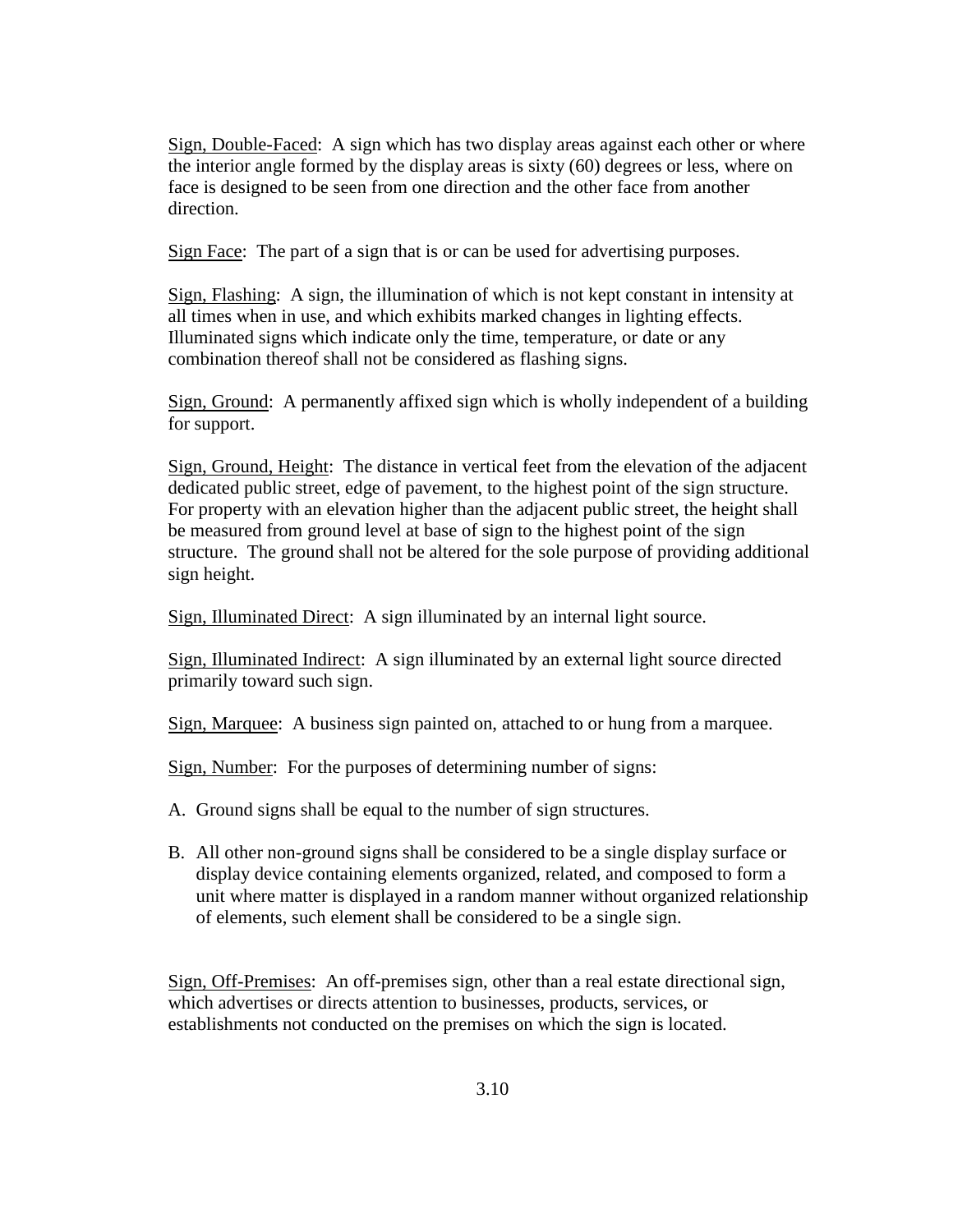Sign, On-Site: An outdoor advertising device relating in its subject matter to the premises on which it is located, or to products, accommodations, services, or activities on the premises.

Signs, Political: Signs identifying or urging voter support for a particular election issue, political party, or candidate for public office.

Sign, Portable: Signs which are attached to vehicles, trailers, movable structures, or attached to sign structures which are not securely anchored into the ground or any sign which may be transported or is designed to be transported. Such signs include, but are not limited to, "A" and "T" type, sidewalk, sandwich, trailer signs, curb type signs, banners or other commercial advertisement attached to vehicles and trailers which offer products or services "For Sale" or announce when the "Sale" is to occur. Exceptions: Signs which are painted, bolted, screwed or magnetically attached to the top, sides or rear of the vehicle stating only the name, address, business logo and telephone number of a business. Signs which are placed in the bed of a truck or trunk of an automobile or a banner attached to the vehicle regardless of the information contained thereon or method of attachment are not included in this exception. (Note: All vehicles must be parked in locations consistent with Article X of this Resolution.)

Sign, Project Directional: A sign located within a project at a street intersection or private drive within the project (other than an entrance to the project) on which the name of a street, and/or the institutionalized corporate/business names or other building identification with addresses indicating direction to the location within the project. The purpose of this sign is to provide more definitive directional information concerning the whereabouts of the tenants.

Sign, Project Directory: A sign which is located within the boundary of a project as defined by the approved Concept Plan or Preliminary Plat or Development Permit as provided in the City of Buford Development Regulations on which the address, institutionalized name of the businesses, tenants, and occupants of the project may be placed. Ancillary directional, information may also be placed on the sign (e.g., map of the project showing streets, etc.). The purpose of which is to provide the public in motorized vehicles information about the location of tenants within the project.

Sign, Projecting: A sign projecting more than six (6) inches from the outside wall or walls of any building upon which it is located.

Sign, Real Estate or Marketing: A temporary sign erected by the owner, or his agent, advertising the real property upon which the sign is located for rent, lease, or for sale.

Sign, Roof: A sign projecting over the coping of a flat roof, or over the ridge of a gable, hip or gambrel roof, and supported by or attached to said roof.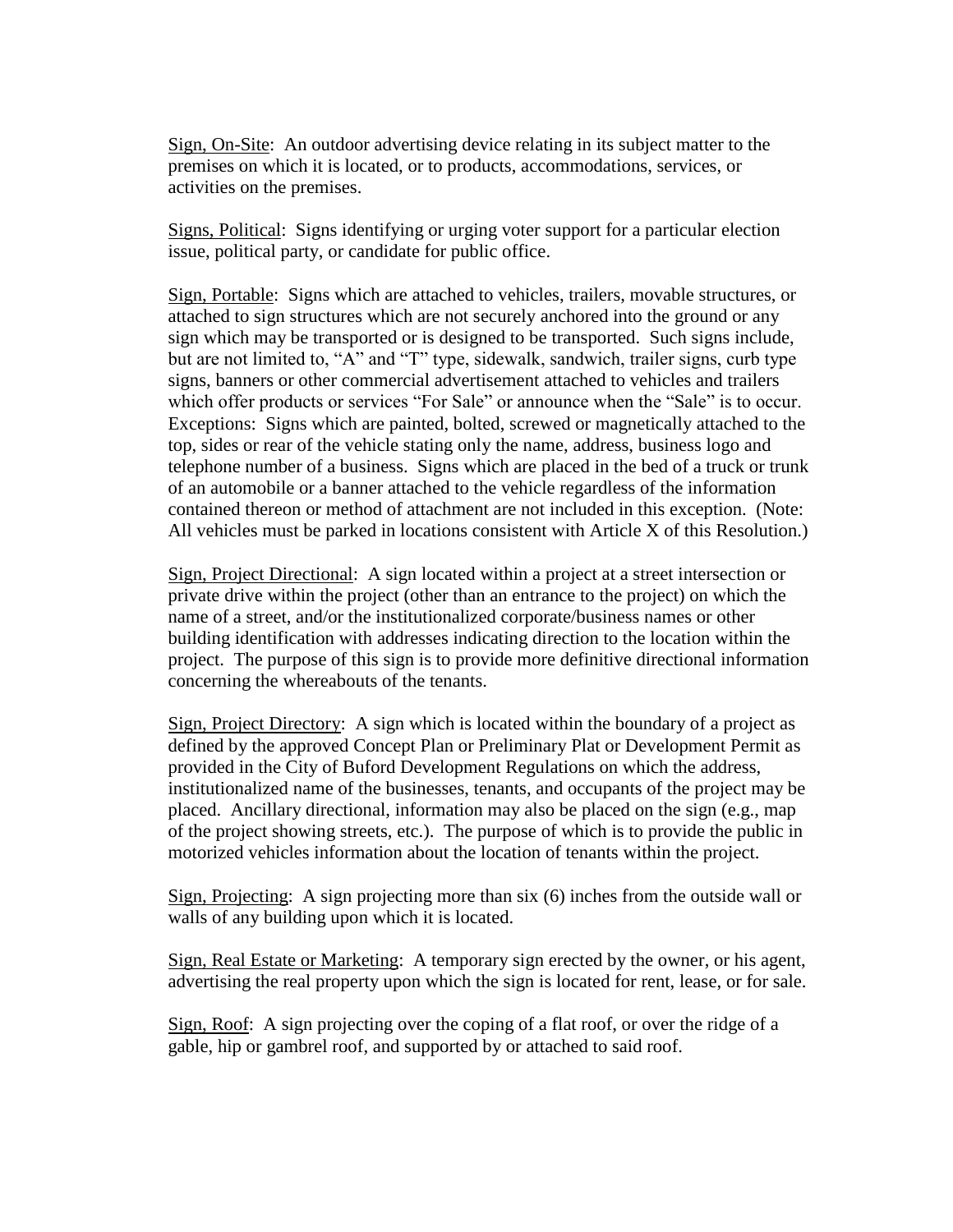3.11

Sign, Sidewalk or Sandwich: A moveable sign not secured or attached to the ground or surface upon which it is located.

Sign Structure: Poles, beams, columns, posts, foundations, and the like which provide structural support of the sign surface area to which the sign is affixed.

Sign, Surface Area: The surface area of a sign shall be computed as including the entire area within a regular geometric form or combinations of regular geometric forms comprising all of the display area of the sign and including all of the elements of the matter displayed. Structural frames and members not bearing advertising matter shall not be included in computation of surface area (see definition for sign, double-faced).

Sign, Temporary: A sign of a non-permanent nature.

Sign, Trailer: Any sign which is mounted on wheels and which may be moved from one location to another.

Sign, Wall: A sign applied to or mounted to the wall or surface of a building or structure, the display surface which does not project more than six (6) inches from the outside wall of such a building or structure. The total lettering on one (1) side of a building or structure shall constitute one wall sign.

Sign Waste: Putrescible and non-putrescible wastes, except water-carried body waste, and shall include garbage, rubbish, ashes, street refuse, dead animals, sewage sludge, animal manure, industrial wastes, abandoned automobiles, dredging wastes, construction wastes, hazardous wastes and any other waste material in a solid or semi-solid state not otherwise defined in this regulations.

Special Exception: A "Special Exception" is a use listed in the Zoning Ordinance as permitted if it meets stated conditions and is approved by the Zoning Board of Appeals after a public hearing.

Special Use: A "Special Use" is a use listed in the Zoning Ordinance as being permitted if it meets stated conditions and is approved by the Board of Commissioners of the City of Buford.

Story: That portion of a building included between the surface of any floor and the surface of the floor next above it, or if there be no floor above it, then the space between the floor and the ceiling next above it.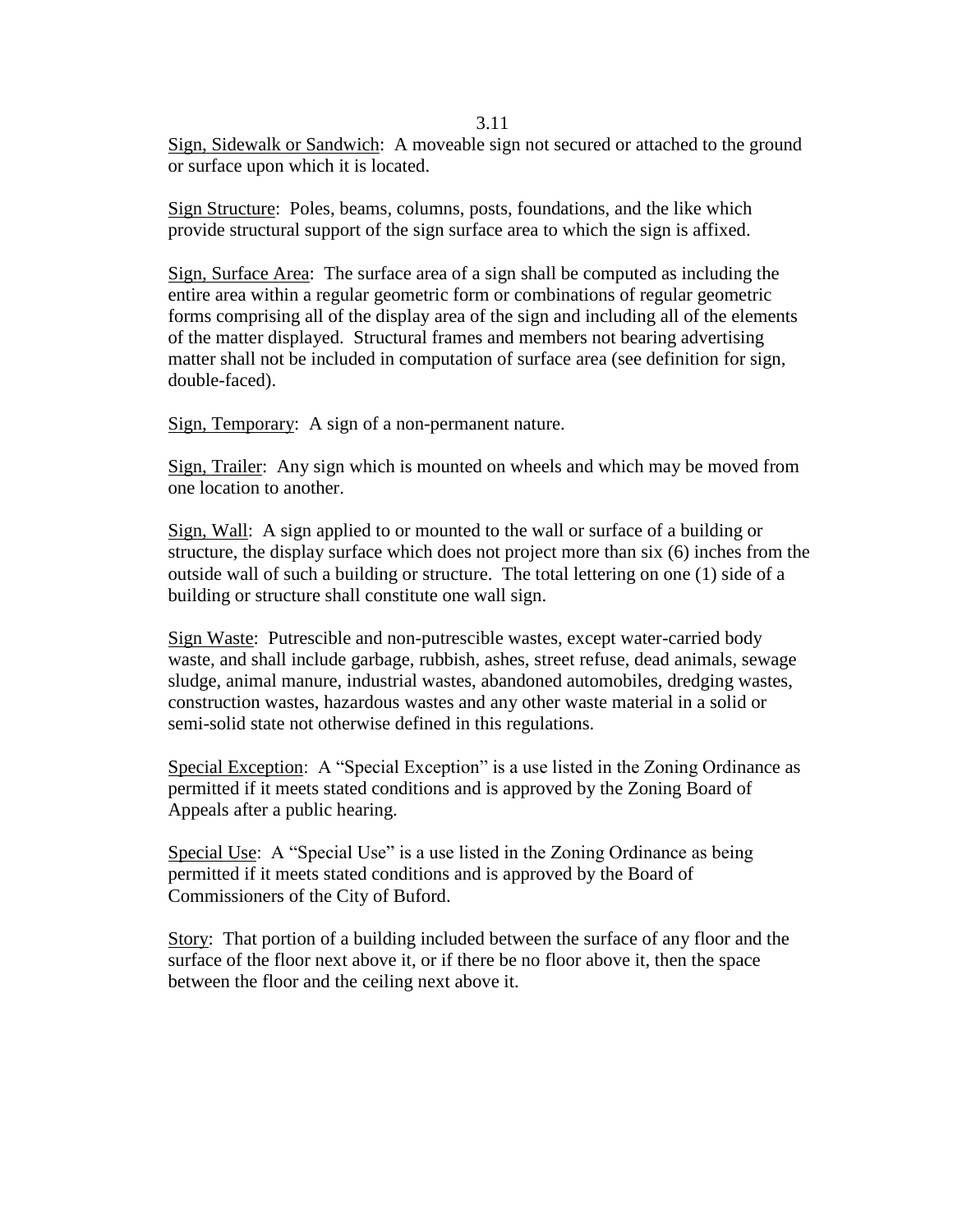Street: A thoroughfare that affords the principal means of access to abutting property.

Street, Collector: A street shown as such in the City of Buford Comprehensive Plan which is on file in the office of the City of Buford Planning Department. The primary purpose of a Collector Street is to collect and distribute traffic between the Local Streets and the Major and Minor Arterial Streets and to provide access to adjacent properties.

Street, Local: A street shown as such in the City of Buford Comprehensive Plan which is on file in the office of the Gwinnett County Planning Department or the City of Buford Planning Department. The primary purpose of a Local Street is to provide access to adjacent properties.

Street, Major Arterial: A street shown as such in the City of Buford Comprehensive Plan which is on file in the office of the Gwinnett County Planning Department or the City of Buford Planning Department. The primary purpose of a Major Arterial Street is to carry longer trip length segments and larger volumes of traffic to, from and through the City.

Street, Minor Arterial: A street shown as such in the City of Buford Comprehensive Plan which is on file in the office of the Gwinnett County Planning Department or the City of Buford Planning Department. The primary purpose of a Minor Arterial Street is to carry medium length trip segments and moderate volumes of traffic to, from and through the City.

Street, Principal Arterial: A street shown as such in the City of Buford Comprehensive Plan which is on file in the office of the Gwinnett County Planning Department or the City of Buford Planning Department. The primary purpose of a Principal Arterial Street is to carry very long trip length segments and very large volumes of traffic to, from and through the City.

Structure: Anything constructed or erected on the ground or attached to something on the ground.

Stucco: The covering of surfaces with a mix of Portland cement and sand.

- 1. Support System composed of Framing and Furring Accessories including, but not limited to, steel studs, steel runners, lathing channels, furring channels, metal lath, and miscellaneous zinc-alloyed accessories.
- 2. Exterior Stucco System composed of scratch, brown, and finish coats.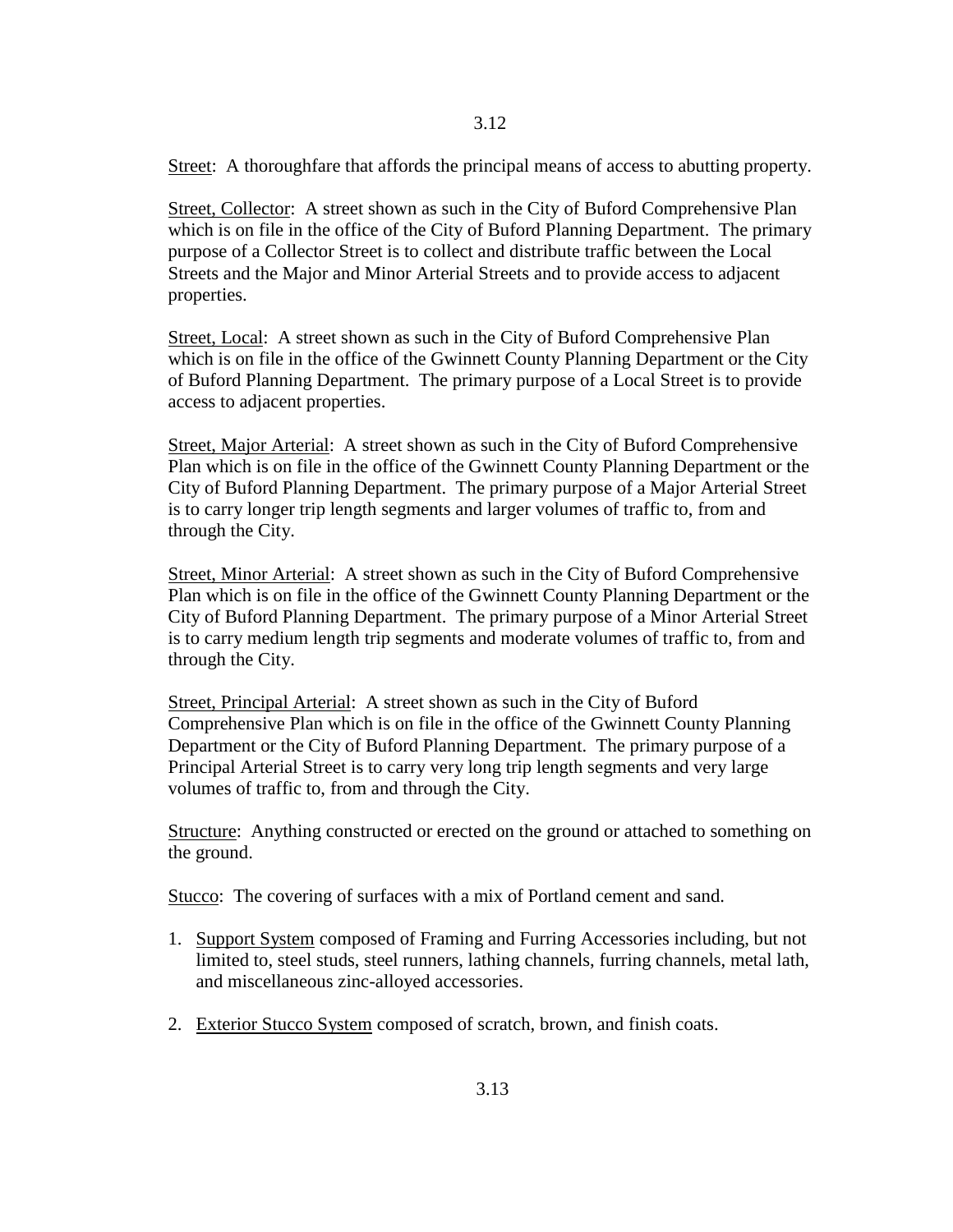- 3. Job-Mixed Stucco: Mix mason's lime with Portland cement and sand in accordance with ASTM C926, Type L base coat, Type FL finish coat. Typical proportions: scratch coat-1 bag Portland cement, 1 bag lime, 8 cu. ft. sand; brown coat-1 bag Portland cement, 1 bag lime, 10 cu. ft. sand; finish-1 bag portland cement, 1 ½ bags lime, 9 cu. ft. sand.
	- a) Cure scratch, brown, and finish coats with water after set.
	- b) Must not be applied directly to smooth, dense surfaces. Self-furring metal lath must be secured to such surfaces before plaster is applied.
	- c) Control joints must be provided to compensate for shrinkage during drying.

 Stucco for cornices, awnings, soffits or eves: The covering of surfaces with a four part system consisting of 6" mesh, substrate, primer and base coat.

Town House: See "Dwelling, Attached".

 Veterinary Clinic: Facility for the treatment of domestic animals, operated under the supervision of a licensed veterinarian. The boarding of animals is limited to short term care incidental to the clinic use and does not take place in outside runs or kennels.

 Wild Animal: Any living member of the animal kingdom, including those born or raised in captivity; but excluding human beings, livestock, dogs and cats, rodents, hybrid animals that part wild, captive-bred species of common cage birds and aquarium-kept fish, amphibians and reptiles.

Yard: An open space on a lot situated between the principal building or use on the lot and a lot line and unoccupied by any structure except as otherwise provided herein.

 Yard, Front: An open, unoccupied space on the same lot with a principal building or use, extending the full width of the lot and located between the street line and the front line of the building projected parallel to the street to the side lines of the lot. corner lots shall be considered to have two (2) front yards.

 Yard, Rear: An open space on the same lot with a principal building or use, unoccupied except by an accessory building or use, extending the full width of the lot and located between the rear line of the lot and the rear line of the building or use projected to the side lines of the lot.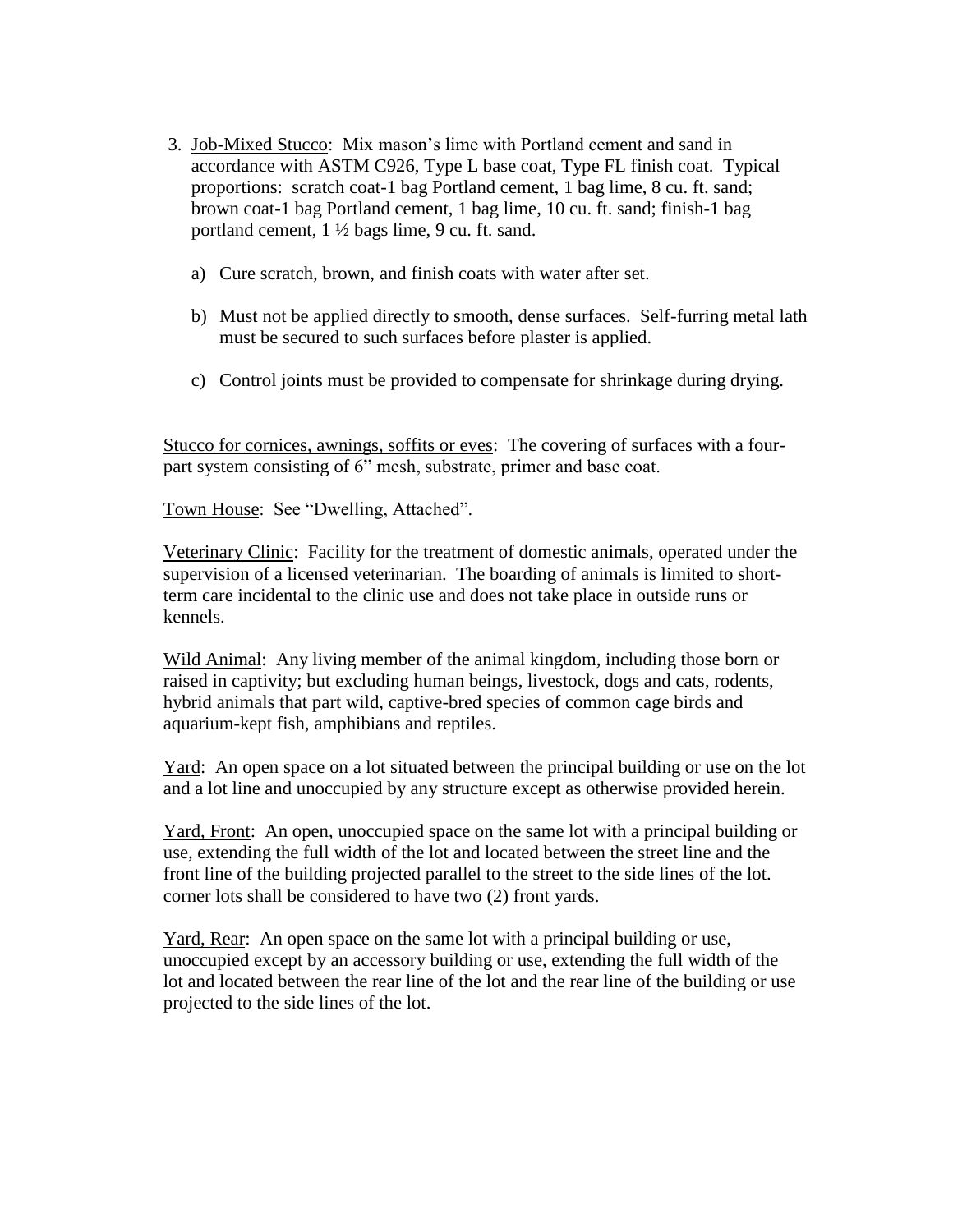Yard, Side: An open, unoccupied space on the same lot with a principal building or use, located between the building or use and the side line of the lot and extending from the rear line of the front yard to the front line of the rear yard.